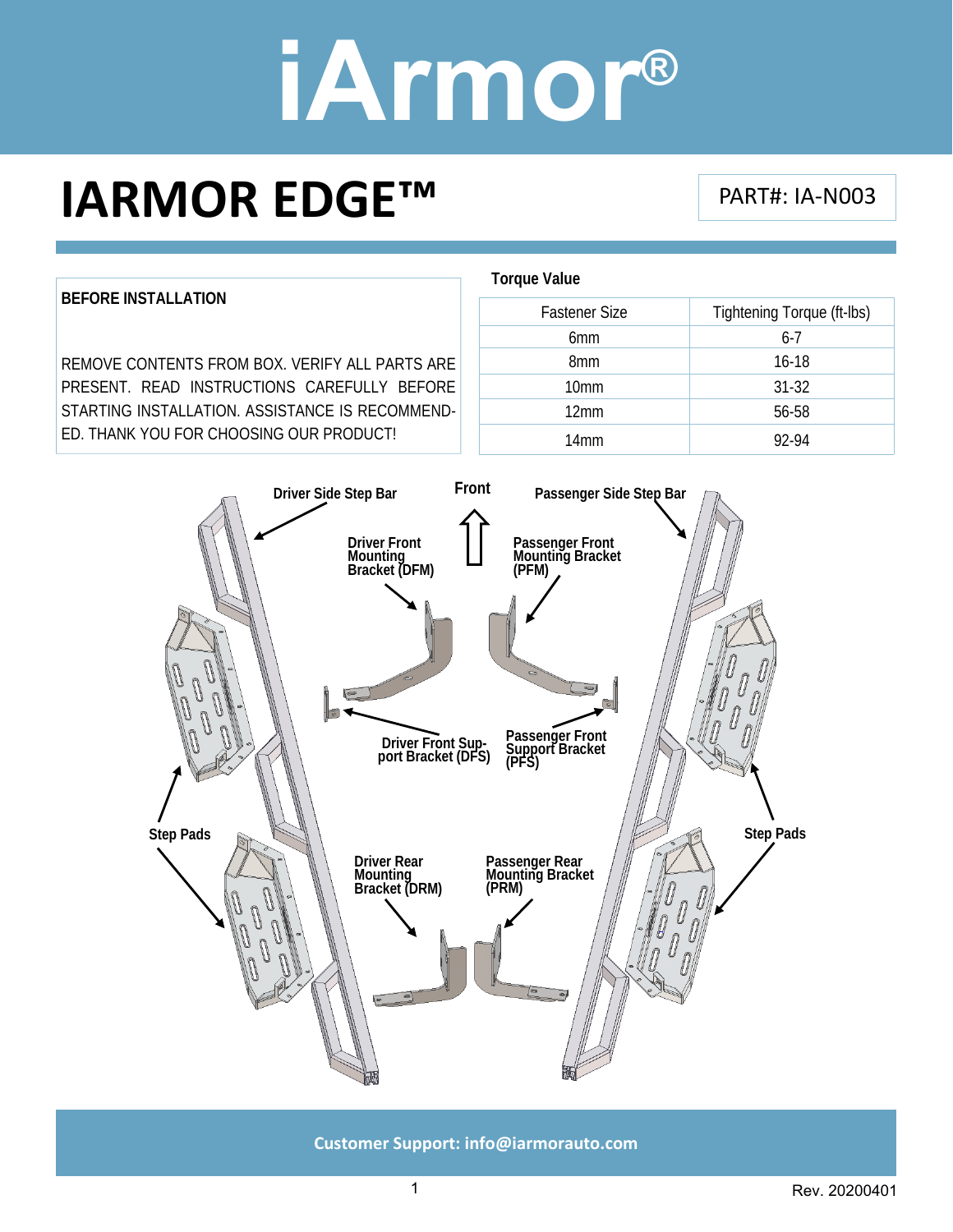

**The instruction here is for your reference only. We strongly recommend the professional installer for best result. We are not responsible for any damage caused by the installation**.

### **STEP 1**

Install the Step Pads onto the step bars with (32) M6X1-20 T-Bolts, (32) M6 Flat Washers, (32) M6X1 Nylon Lock Nuts and (8) M6X1-20 Flat Sunk Head Bolts.





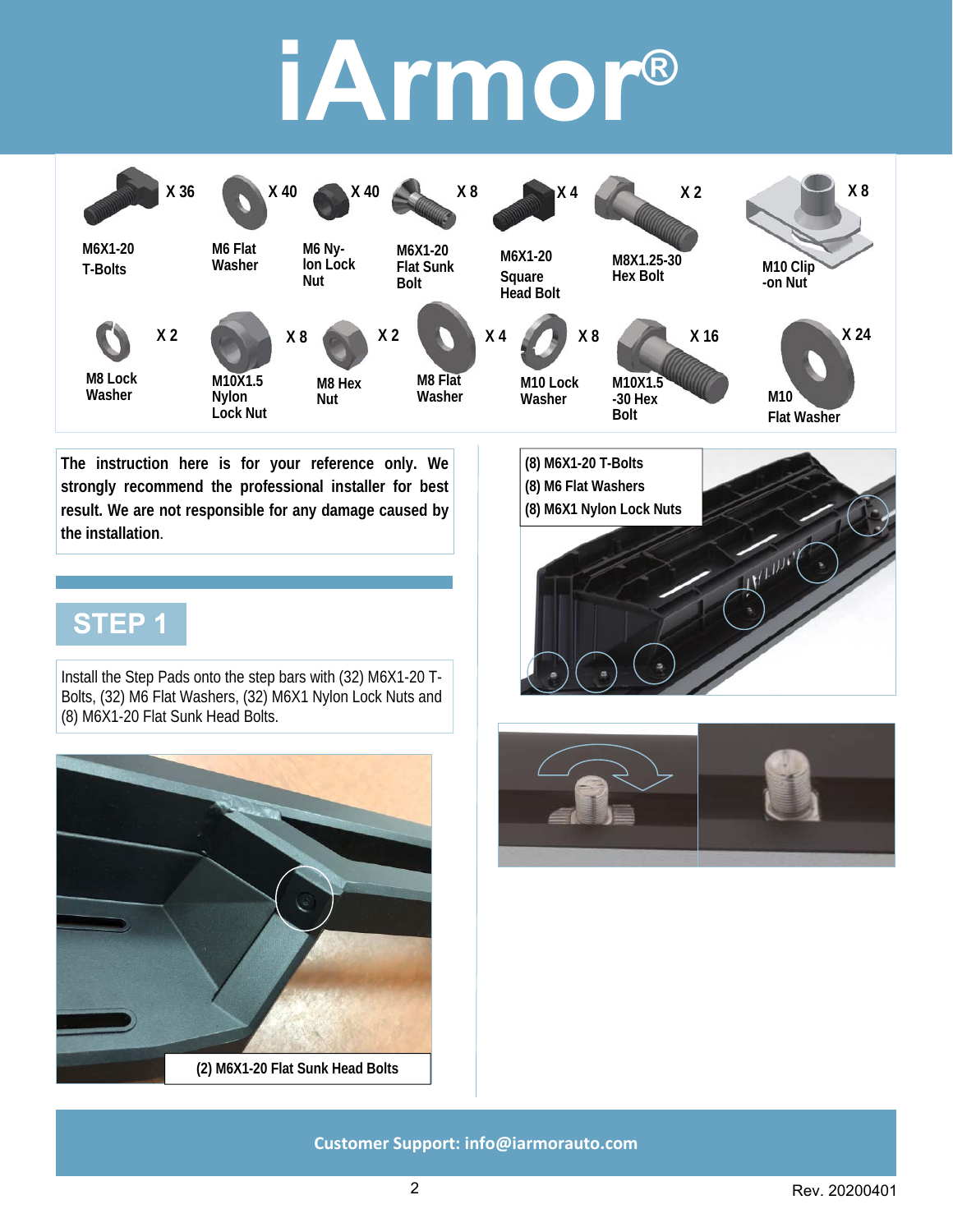#### **STEP 2**

Starting on the passenger/right side-front of the vehicle, locate the (4) pairs of factory holes along the pinch weld. Move to the 2nd pair of holes directly under the center of the front door, **(Fig 1 & 2)**. **NOTE**: There are (4) mounting locations along the inner body panel. Running Board installation will use the 2nd and 4th mounting locations, **(Fig 1 & 2)**.



#### **STEP 3**

Select (2) M10 Clip-on Nuts. Insert Clip-on Nuts one at a time into the rectangular opening and slide the threaded hole outward towards the round hole. Line up the threaded hole in the clip with the round hole next to the rectangular opening. **NOTE**: Threaded nut must go towards the inside of the side panel, **(Fig 3 & 4)**.

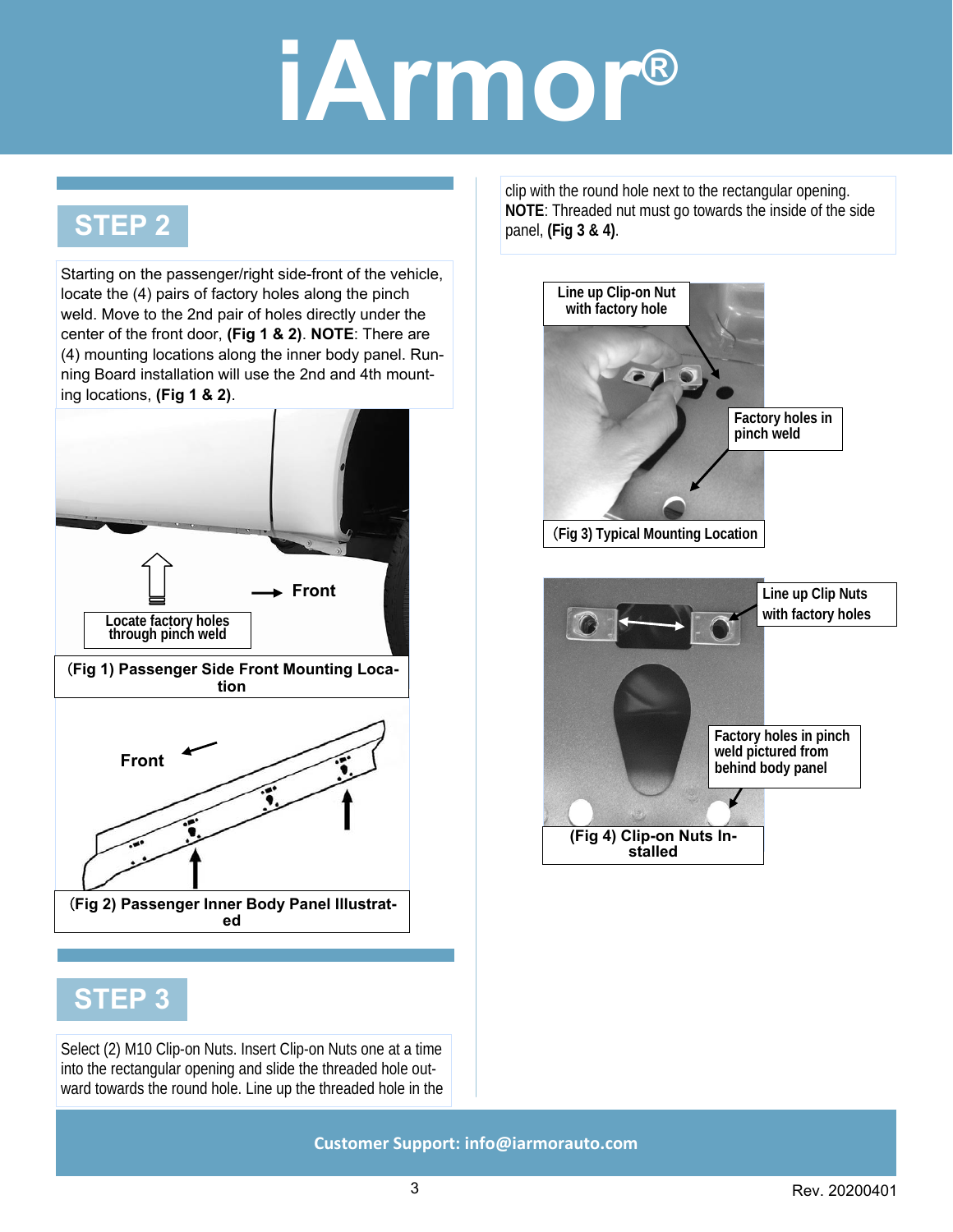### **STEP 4**

Assemble the Passenger Front Mounting Bracket **(PFM)** and Passenger Front Support Bracket **(PFS)** with (1) M8X1.25-30 Hex Bolt, (2) M8 Flat Washer, (1) M8 Lock Washer and (1) M8X1.25 Hex Nut. **(Fig 5)**

(**1) M8X1.25-30 Hex Bolt** 

- (**2) M8 Flat Washer**
- (**1) M8 Lock Washer**
- (**1) M8X1.25 Hex Nut**



(**Fig 5) Passenger Front Mounting Bracket Assembly** 

### **STEP 6**

Move along the cab to the rear mounting location. Attach the Passenger Rear Mounting Bracket to the rocker pane with (4) M10X1.5-30 Hex Bolts, (2) M10 Lock Washers, (6) M10 Flat Washers and (2) M10X1.5 Nylon Lock Nuts, **(Fig 7)**.



(**Fig 7) Passenger/right rear Bracket installed** 

#### **STEP 5**

Attach the Assembled Passenger Front Bracket to the Clip Nuts with the included (4) M10X1.5-30 Hex Bolts, (2) M10 Lock Washers, (6) M10 Flat Washers and (2) M10X1.5 Nylon Lock Nuts, **(Fig 6)**.

|                                           | (2) M10×1.5-30 Hex Bolts    |
|-------------------------------------------|-----------------------------|
|                                           | (2) M10 Flat Washers        |
|                                           | (2) M10 Lock Washers        |
|                                           |                             |
|                                           | (2) M10X 1.5-30 Hex Bolts   |
| <b>Front</b>                              | (4) M10 Flat Washers        |
|                                           | (2) M10X1.5 Nylon Lock Nuts |
| (Fig 6) Passenger Front Bracket Installed |                             |

#### **STEP 7**

Once all (2) Brackets have been fully installed, attach the Assembled Passenger Step Bar onto the brackets with (2) M6X1-20 T-Bolts, (2) M6X1-20 Square Head Bolts,(4)M6 Flat Washers and (4)M6X1 Nylon Lock Nuts, **(Fig 8)**. Do not tighten hardware at this time.

#### **STEP 8**

Level and adjust the Step Bar and tighten all hardware. Repeat **Steps 3-7** for driver/left Step Bar installation.